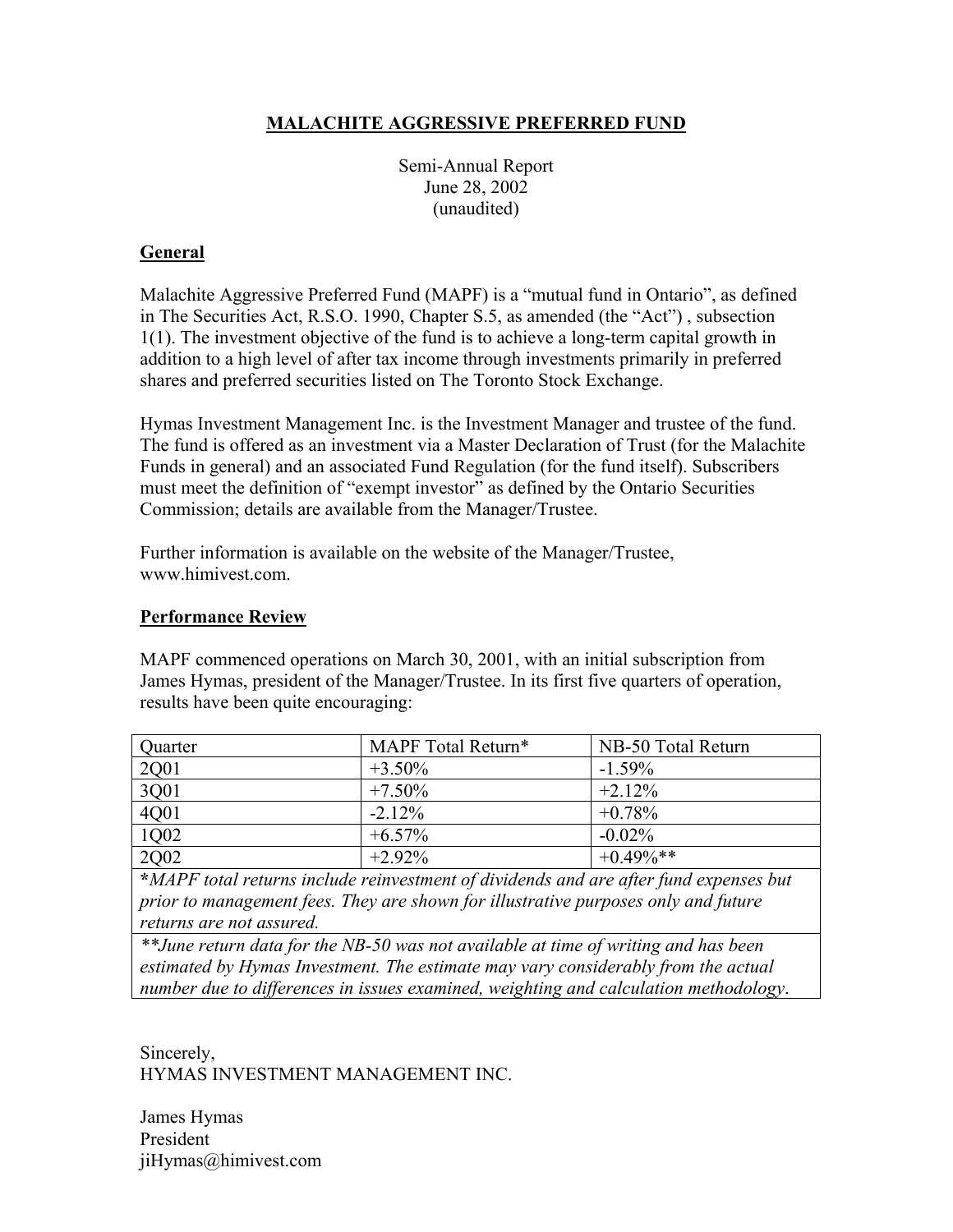# **SIGNIFICANT ACCOUNTING POLICIES**

### **Portfolio Valuation**

Investments are stated at market value. For securities held long, this value is usually determined by the last bid price on the Toronto Stock Exchange on the Valuation Date: further details are contained in the Master Declaration of Trust.

#### **Investment Transactions and Investment Income**

Investment transactions are accounted for on the trade date. Dividend income is recorded on the ex-dividend date.

### **Tax Status**

It is the intention of the Trustee that sufficient income and net realized capital gains of the fund will be payable to unitholders in each taxation year so that the fund will not be liable for tax under Part I of the Tax Act.

### **Organization Costs**

Costs incurred in the organization of the fund will be amortized over a period of 60 months from the date of recognition. Costs will be recognized within 12 months of the commencement of fund operations.

### **Declaration of Trust**

Further details of fund valuation are contained in the Master Declaration of Trust, available on application to the Manager/Trustee.

# **Portfolio of Investments**

|                                                       | <b>Book</b> | Market  | Percent   |
|-------------------------------------------------------|-------------|---------|-----------|
| Security                                              | Value       | Value   | of        |
|                                                       |             |         | Portfolio |
| Brascan Corporation Class A Preference Shares, Series | 2,544       | 2,575   | 0.91%     |
| 10 (BNN.PR.H)                                         |             |         |           |
| BCE Inc. Cumulative Redeemable First Preferred        | 63,118      | 62,250  | 22.00%    |
| Shares, Series R (BCE.PR.R)                           |             |         |           |
| Power Financial Corporation 5.25% Non-Cumulative      | 66,697      | 67,500  | 23.86%    |
| First Preferred Shares, Series E (PWF.PR.F)           |             |         |           |
| Mulvihill Pro-AMS RSP Split Share Corp, Class A       | 75,235      | 73,766  | 26.08%    |
| (SPL.A)                                               |             |         |           |
| Magna International Inc. 8.65% Redeemable Preferred   | 25,779      | 25,700  | 9.08%     |
| Securities, Series A (MG.PR.A)                        |             |         |           |
| TransAlta Corporation 8.15% Redeemable Preferred      | 50,830      | 51,100  | 18.06%    |
| Securities (TA.PR.B)                                  |             |         |           |
| <b>Total</b> (May not add precisely due to rounding)  | 284,203     | 282,891 | 100.00%   |
|                                                       |             |         |           |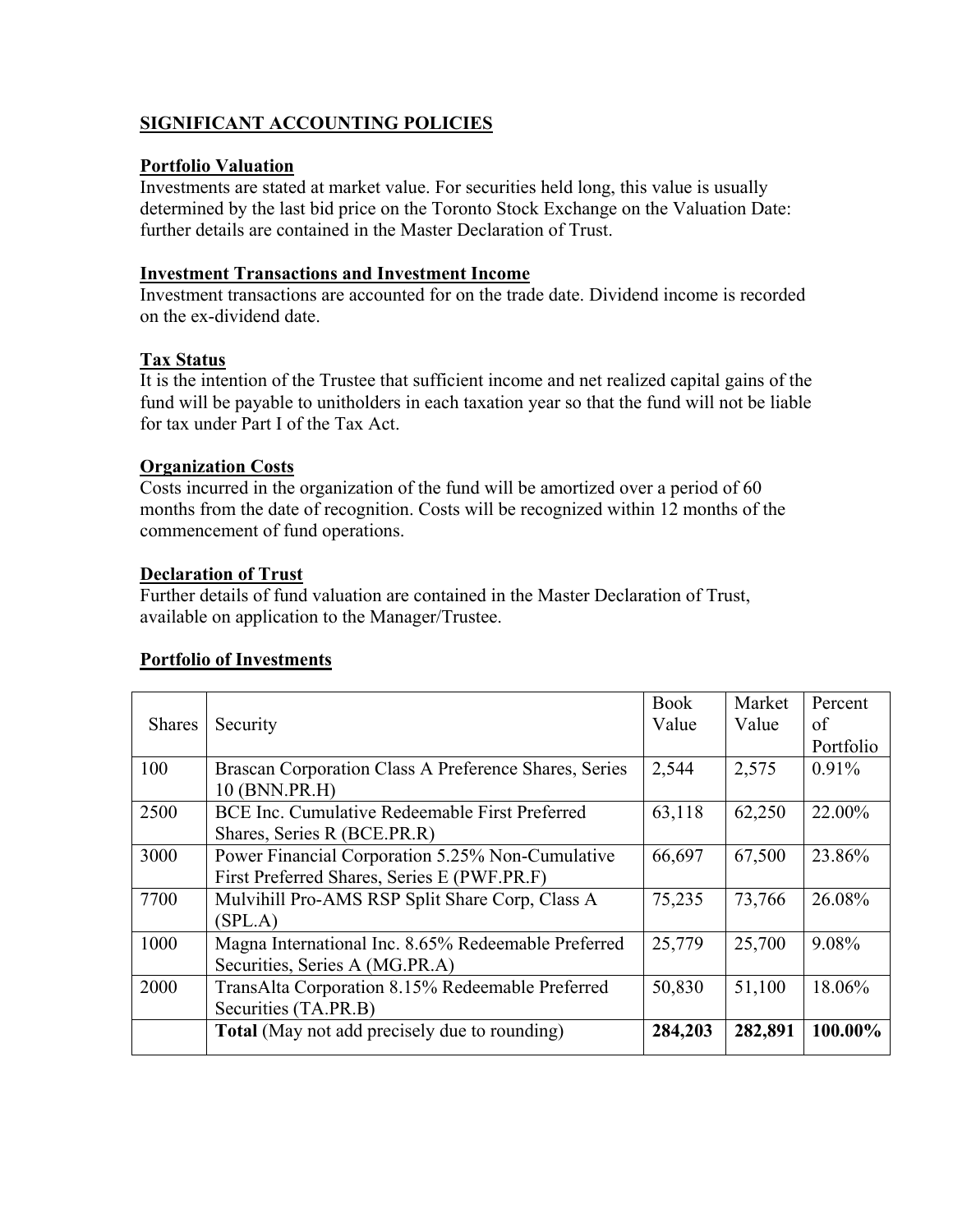# **Statement of Assets and Liabilities**

| <b>Assets</b>                              |         |
|--------------------------------------------|---------|
| <b>Investments at Market Value</b>         | 282,891 |
| Cash                                       | 22,606  |
| Dividends Due                              | 1,436   |
| Due From Dealers                           | 0       |
| <b>Deferred Organization Cost</b>          | 1,200   |
| <b>Total Gross Assets (after rounding)</b> | 308,131 |
|                                            |         |
| <b>Liabilities</b>                         |         |
| <b>Accounts Payable</b>                    | 6,148   |
| <b>Accrued Expenses</b>                    | (1048)  |
| Due to Dealers                             | 25,779  |
| <b>Total Gross Liabilities</b>             | 30,879  |
|                                            |         |
| <b>Net Assets</b>                          |         |
| Paid-in Capital                            | 259,754 |
| Net Realized Gain (Loss) on Investments    | 17,817  |
| Net Unrealized Gain (Loss) on Investments  | (1,312) |
| Allowance for Coupon Receipts (note)       | 993     |
| <b>Total Net Assets</b>                    | 277,252 |

Units Issued and Outstanding: 25,932.9955 Net Asset Value Per Unit: \$10.6911

**Statement of Operations**

| <b>Investment Income</b>                        |        |
|-------------------------------------------------|--------|
| Dividends                                       | 4,404  |
| Interest                                        | 1,505  |
| <b>Total Investment Income</b>                  | 5,909  |
|                                                 |        |
| <b>Expenses</b>                                 |        |
| Amortization of Organization Cost               | 160    |
| Legal & Audit                                   | 2,100  |
| <b>Interest Expense</b>                         | 239    |
| <b>Total Expenses</b>                           | 2,499  |
|                                                 |        |
| <b>Net Investment Income</b>                    | 3,410  |
| <b>Net Realized Gain (Loss) on Investments</b>  | 17,817 |
| <b>Allowance for Coupon Receipts (note)</b>     | 993    |
| <b>Change in Unrealized Gain (Loss) on</b>      | 2,252  |
| <b>Investments</b>                              |        |
| Net Increase (Decrease) in net assets resulting | 24,472 |
| from operations                                 |        |